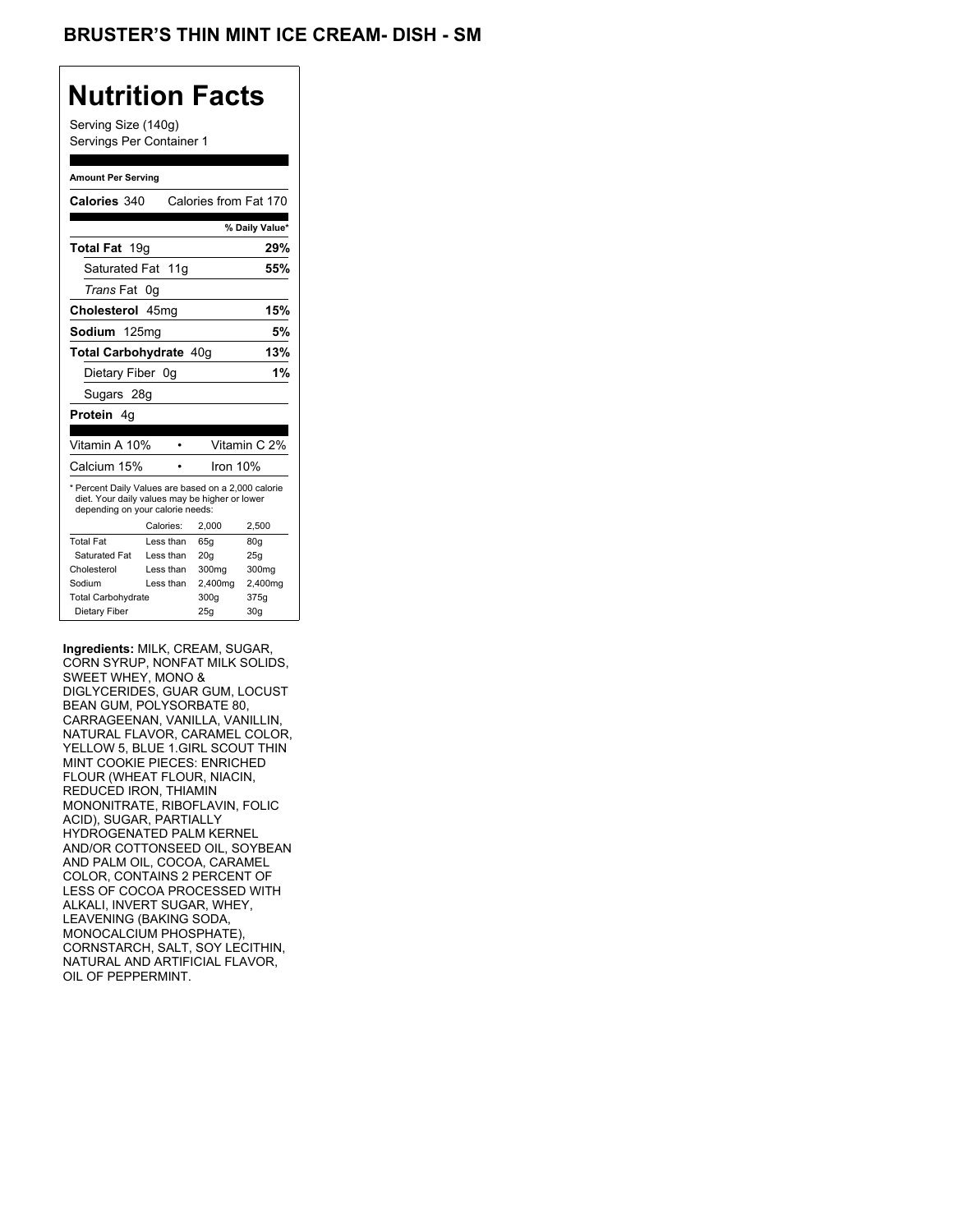## BRUSTER'S THIN MINT ICE CREAM- DISH - REG

## Nutrition Facts

Serving Size (210g) Servings Per Container 1

#### Amount Per Serving

| Calories 510                                                                                                                              |                  | Calories from Fat 250 |                 |
|-------------------------------------------------------------------------------------------------------------------------------------------|------------------|-----------------------|-----------------|
|                                                                                                                                           |                  |                       | % Daily Value*  |
| Total Fat 28g                                                                                                                             |                  |                       | 43%             |
| Saturated Fat 16g                                                                                                                         |                  |                       | 82%             |
| Trans Fat                                                                                                                                 | 0g               |                       |                 |
| Cholesterol                                                                                                                               | 65 <sub>mq</sub> |                       | 22%             |
| Sodium 190mg                                                                                                                              |                  |                       | 8%              |
| Total Carbohydrate 59g                                                                                                                    |                  |                       | 20%             |
| Dietary Fiber 0q                                                                                                                          |                  |                       | 1%              |
| Sugars 42g                                                                                                                                |                  |                       |                 |
| Protein<br>6g                                                                                                                             |                  |                       |                 |
|                                                                                                                                           |                  |                       |                 |
| Vitamin A 15%                                                                                                                             |                  |                       | Vitamin C 4%    |
| Calcium 20%                                                                                                                               |                  | Iron 15%              |                 |
| * Percent Daily Values are based on a 2,000 calorie<br>diet. Your daily values may be higher or lower<br>depending on your calorie needs: |                  |                       |                 |
|                                                                                                                                           | Calories:        | 2.000                 | 2,500           |
| <b>Total Fat</b>                                                                                                                          | Less than        | 65q                   | 80q             |
| Saturated Fat                                                                                                                             | I ess than       | 20q                   | 25g             |
| Cholesterol                                                                                                                               | I ess than       | 300mg                 | 300mg           |
| Sodium                                                                                                                                    | Less than        | 2,400mg               | 2,400mg         |
| <b>Total Carbohydrate</b>                                                                                                                 |                  | 300g                  | 375g            |
|                                                                                                                                           |                  |                       |                 |
| Dietary Fiber                                                                                                                             |                  | 25g                   | 30 <sub>g</sub> |

Ingredients: MILK, CREAM, SUGAR, CORN SYRUP, NONFAT MILK SOLIDS, SWEET WHEY, MONO & DIGLYCERIDES, GUAR GUM, LOCUST BEAN GUM, POLYSORBATE 80, CARRAGEENAN, VANILLA, VANILLIN, NATURAL FLAVOR, CARAMEL COLOR, YELLOW 5, BLUE 1.GIRL SCOUT THIN MINT COOKIE PIECES: ENRICHED FLOUR (WHEAT FLOUR, NIACIN, REDUCED IRON, THIAMIN MONONITRATE, RIBOFLAVIN, FOLIC ACID), SUGAR, PARTIALLY HYDROGENATED PALM KERNEL AND/OR COTTONSEED OIL, SOYBEAN AND PALM OIL, COCOA, CARAMEL COLOR, CONTAINS 2 PERCENT OF LESS OF COCOA PROCESSED WITH ALKALI, INVERT SUGAR, WHEY, LEAVENING (BAKING SODA, MONOCALCIUM PHOSPHATE), CORNSTARCH, SALT, SOY LECITHIN, NATURAL AND ARTIFICIAL FLAVOR, OIL OF PEPPERMINT.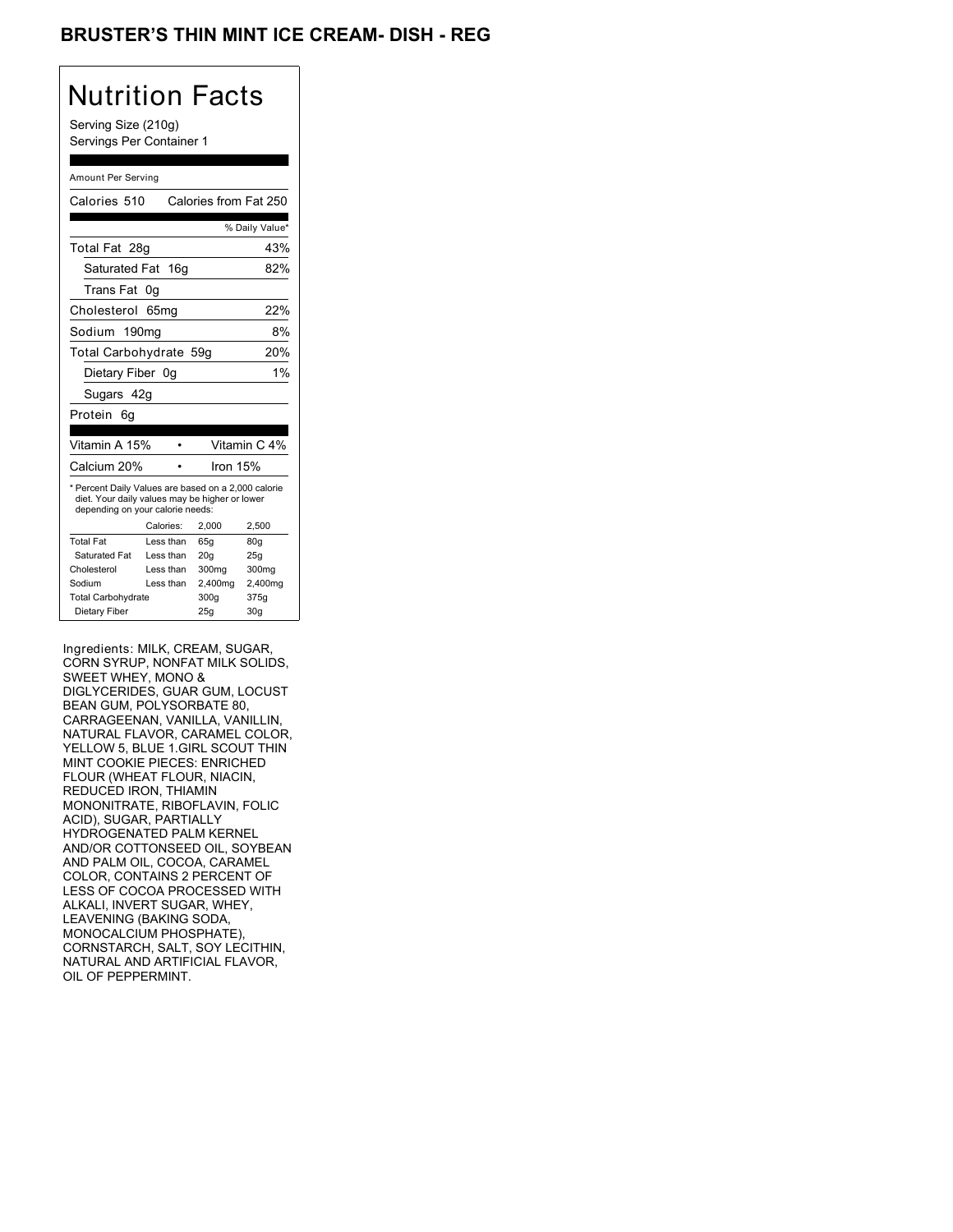## BRUSTER'S THIN MINT ICE CREAM- DISH - LG

## Nutrition Facts

Serving Size (280g) Servings Per Container 1

#### Amount Per Serving

| Calories 680                                                                                                                              |                  | Calories from Fat 330 |                |
|-------------------------------------------------------------------------------------------------------------------------------------------|------------------|-----------------------|----------------|
|                                                                                                                                           |                  |                       | % Daily Value* |
| Total Fat 37g                                                                                                                             |                  |                       | 57%            |
| Saturated Fat 22g                                                                                                                         |                  |                       | 109%           |
| Trans Fat                                                                                                                                 | 0g               |                       |                |
| Cholesterol                                                                                                                               | 90 <sub>mq</sub> |                       | 29%            |
| Sodium 250mg                                                                                                                              |                  |                       | 11%            |
| Total Carbohydrate 79g                                                                                                                    |                  |                       | 26%            |
| Dietary Fiber 0g                                                                                                                          |                  |                       | 2%             |
| Sugars 56g                                                                                                                                |                  |                       |                |
| Protein<br>8α                                                                                                                             |                  |                       |                |
|                                                                                                                                           |                  |                       |                |
|                                                                                                                                           |                  |                       |                |
| Vitamin A 20%                                                                                                                             |                  |                       | Vitamin C 6%   |
| Calcium 25%                                                                                                                               |                  | lron 20%              |                |
| * Percent Daily Values are based on a 2,000 calorie<br>diet. Your daily values may be higher or lower<br>depending on your calorie needs: |                  |                       |                |
|                                                                                                                                           | Calories:        | 2,000                 | 2,500          |
| <b>Total Fat</b>                                                                                                                          | Less than        | 65q                   | 80q            |
| Saturated Fat                                                                                                                             | Less than        | 20q                   | 25q            |
| Cholesterol                                                                                                                               | Less than        | 300mg                 | 300mg          |
| Sodium                                                                                                                                    | Less than        | 2,400mg               | 2,400mg        |
| <b>Total Carbohydrate</b>                                                                                                                 |                  | 300g                  | 375g           |

Ingredients: MILK, CREAM, SUGAR, CORN SYRUP, NONFAT MILK SOLIDS, SWEET WHEY, MONO & DIGLYCERIDES, GUAR GUM, LOCUST BEAN GUM, POLYSORBATE 80, CARRAGEENAN, VANILLA, VANILLIN, NATURAL FLAVOR, CARAMEL COLOR, YELLOW 5, BLUE 1.GIRL SCOUT THIN MINT COOKIE PIECES: ENRICHED FLOUR (WHEAT FLOUR, NIACIN, REDUCED IRON, THIAMIN MONONITRATE, RIBOFLAVIN, FOLIC ACID), SUGAR, PARTIALLY HYDROGENATED PALM KERNEL AND/OR COTTONSEED OIL, SOYBEAN AND PALM OIL, COCOA, CARAMEL COLOR, CONTAINS 2 PERCENT OF LESS OF COCOA PROCESSED WITH ALKALI, INVERT SUGAR, WHEY, LEAVENING (BAKING SODA, MONOCALCIUM PHOSPHATE), CORNSTARCH, SALT, SOY LECITHIN, NATURAL AND ARTIFICIAL FLAVOR, OIL OF PEPPERMINT.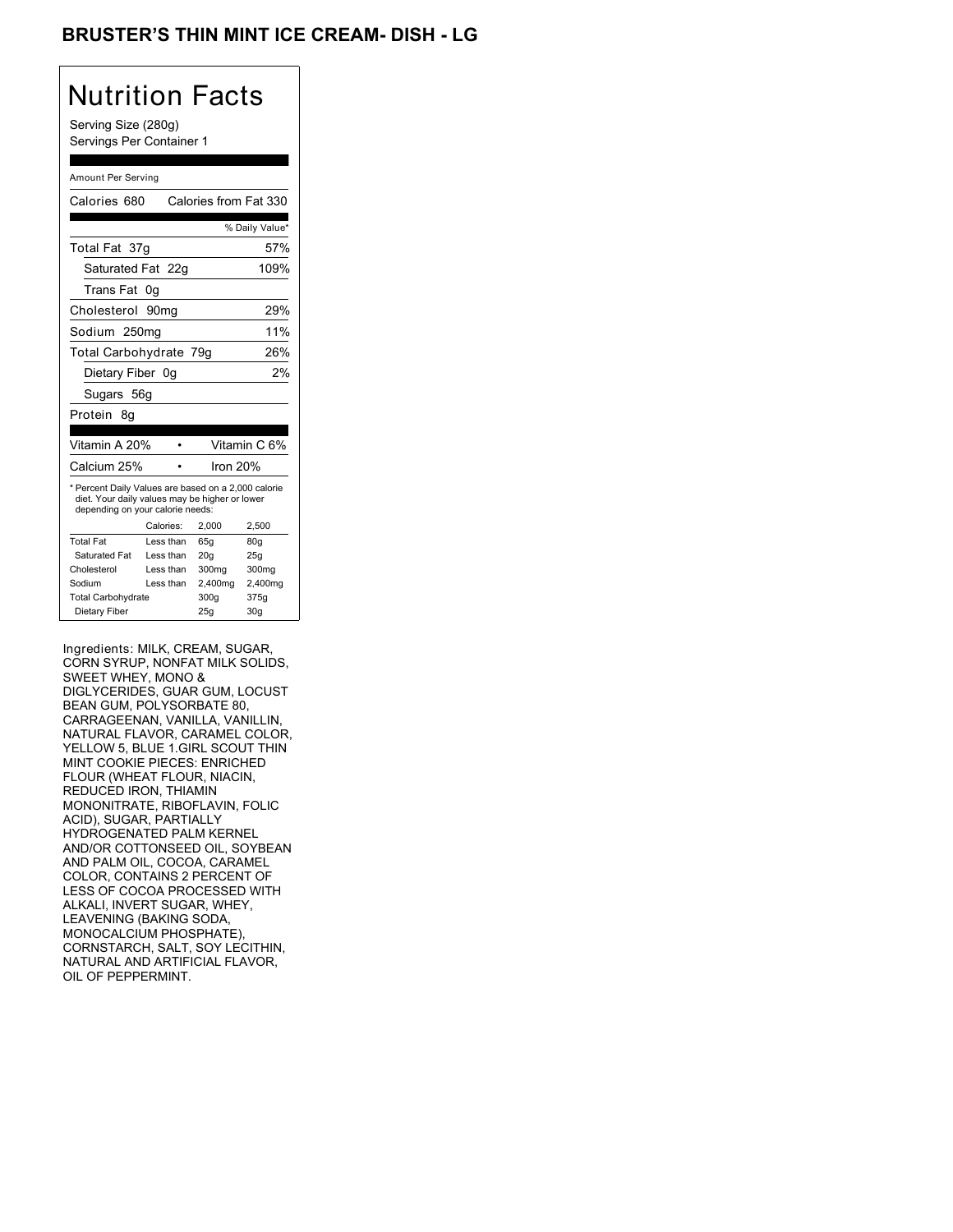## BRUSTER'S THIN MINT ICE CREAM- SUGAR CONE - SM

# Nutrition Facts

Serving Size (153g) Servings Per Container 1

### Amount Per Serving

| Calories 390                                                 | Calories from Fat 170 |
|--------------------------------------------------------------|-----------------------|
|                                                              | % Daily Value*        |
| Total Fat 19g                                                | 29%                   |
| Saturated Fat 11g                                            | 55%                   |
| Trans Fat 0q                                                 |                       |
| Cholesterol 45mg                                             | 15%                   |
| Sodium 150mg                                                 | 6%                    |
| Total Carbohydrate 52g                                       | 17%                   |
| Dietary Fiber 0g                                             | $1\%$                 |
| Sugars 31g                                                   |                       |
| Protein 5q                                                   |                       |
| Vitamin A 10%                                                | Vitamin C 2%          |
| Calcium 15%                                                  | Iron $10%$            |
| * Percent Daily Values are based on a 2,000 calorie<br>diet. |                       |

Ingredients: MILK, CREAM, SUGAR, CORN SYRUP, NONFAT MILK SOLIDS, SWEET WHEY, MONO & DIGLYCERIDES, GUAR GUM, LOCUST BEAN GUM, POLYSORBATE 80, CARRAGEENAN, VANILLA, VANILLIN, NATURAL FLAVOR, CARAMEL COLOR, YELLOW 5, BLUE 1.GIRL SCOUT THIN MINT COOKIE PIECES: ENRICHED FLOUR (WHEAT FLOUR, NIACIN, REDUCED IRON, THIAMIN MONONITRATE, RIBOFLAVIN, FOLIC ACID), SUGAR, PARTIALLY HYDROGENATED PALM KERNEL AND/OR COTTONSEED OIL, SOYBEAN AND PALM OIL, COCOA, CARAMEL COLOR, CONTAINS 2 PERCENT OF LESS OF COCOA PROCESSED WITH ALKALI, INVERT SUGAR, WHEY, LEAVENING (BAKING SODA, MONOCALCIUM PHOSPHATE), CORNSTARCH, SALT, SOY LECITHIN, NATURAL AND ARTIFICIAL FLAVOR, OIL OF PEPPERMINT. SUGAR CONE: ENRICHED WHEAT FLOUR (ENRICHED WITH NIACIN, REDUCED IRON, THIAMIN MONONITRATE, RIBOFLAVIN, FOLIC ACID), TAPIOCA FLOUR, SUGAR, VEGETABLE SHORTENING (SOYBEAN AND/OR CANOLA OIL, MODIFIED PALM OIL, SOY LECITHIN, AND/OR PARTIALLY HYDROGENATED SOYBEAN OIL), OAT FIBER AND/OR VEGETABLE FIBER, SALT, CARAMEL COLOR, ARTIFICIAL FLAVOR, SOY LECITHIN.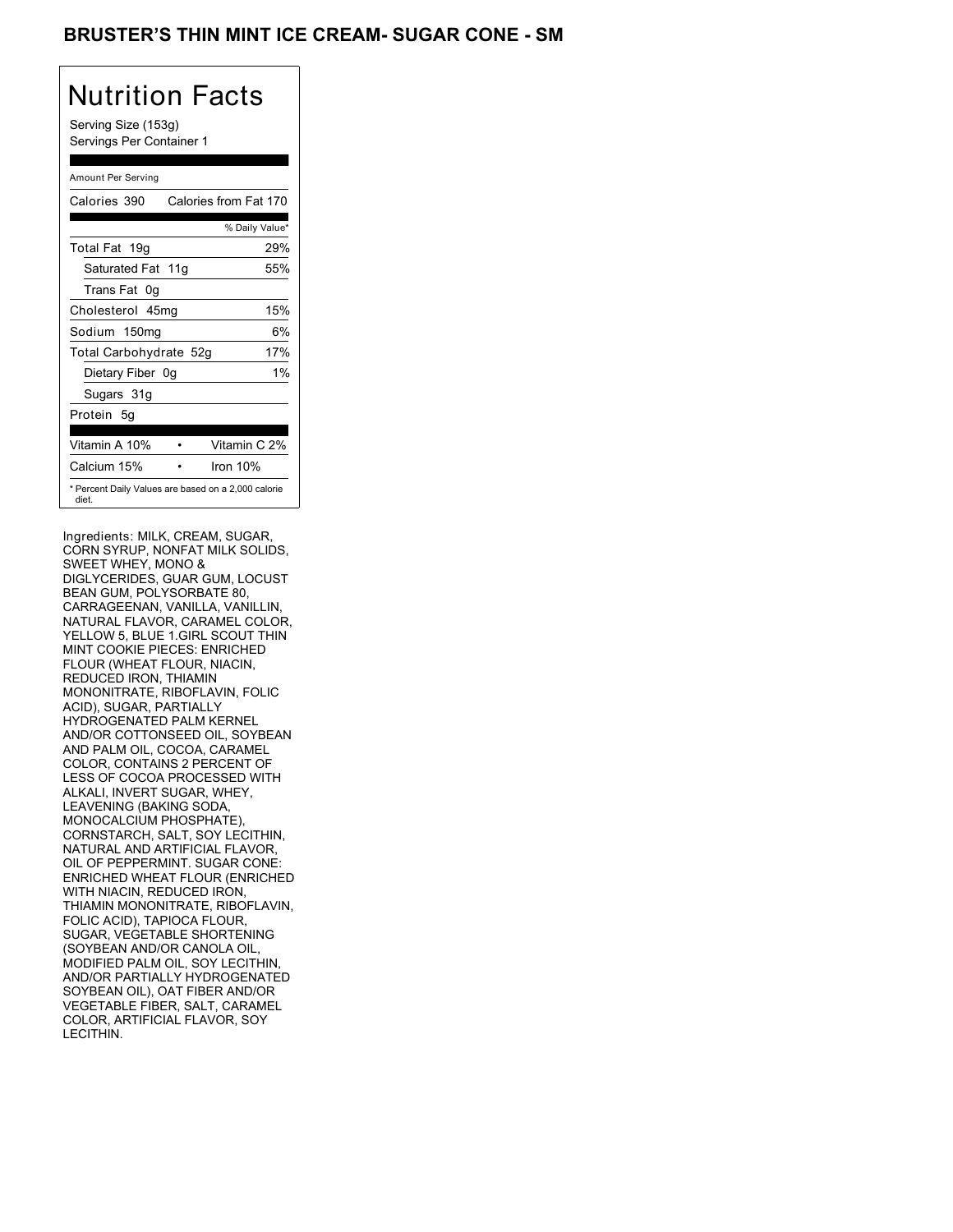## BRUSTER'S THIN MINT ICE CREAM- SUGAR CONE - REG

# Nutrition Facts

Serving Size (223g) Servings Per Container 1

### Amount Per Serving

| Calories 570           | Calories from Fat 250                               |
|------------------------|-----------------------------------------------------|
|                        | % Daily Value*                                      |
| Total Fat 28g          | 43%                                                 |
| Saturated Fat 16g      | 82%                                                 |
| Trans Fat 0q           |                                                     |
| Cholesterol 65mg       | 22%                                                 |
| Sodium 210mg           | 9%                                                  |
| Total Carbohydrate 71g | 24%                                                 |
| Dietary Fiber 0g       | $1\%$                                               |
| Sugars 45g             |                                                     |
| Protein 7q             |                                                     |
| Vitamin A 15%          | Vitamin C 4%                                        |
| Calcium 20%            | Iron $15%$                                          |
| diet.                  | * Percent Daily Values are based on a 2,000 calorie |

Ingredients: MILK, CREAM, SUGAR, CORN SYRUP, NONFAT MILK SOLIDS, SWEET WHEY, MONO & DIGLYCERIDES, GUAR GUM, LOCUST BEAN GUM, POLYSORBATE 80, CARRAGEENAN, VANILLA, VANILLIN, NATURAL FLAVOR, CARAMEL COLOR, YELLOW 5, BLUE 1.GIRL SCOUT THIN MINT COOKIE PIECES: ENRICHED FLOUR (WHEAT FLOUR, NIACIN, REDUCED IRON, THIAMIN MONONITRATE, RIBOFLAVIN, FOLIC ACID), SUGAR, PARTIALLY HYDROGENATED PALM KERNEL AND/OR COTTONSEED OIL, SOYBEAN AND PALM OIL, COCOA, CARAMEL COLOR, CONTAINS 2 PERCENT OF LESS OF COCOA PROCESSED WITH ALKALI, INVERT SUGAR, WHEY, LEAVENING (BAKING SODA, MONOCALCIUM PHOSPHATE), CORNSTARCH, SALT, SOY LECITHIN, NATURAL AND ARTIFICIAL FLAVOR, OIL OF PEPPERMINT. SUGAR CONE: ENRICHED WHEAT FLOUR (ENRICHED WITH NIACIN, REDUCED IRON, THIAMIN MONONITRATE, RIBOFLAVIN, FOLIC ACID), TAPIOCA FLOUR, SUGAR, VEGETABLE SHORTENING (SOYBEAN AND/OR CANOLA OIL, MODIFIED PALM OIL, SOY LECITHIN, AND/OR PARTIALLY HYDROGENATED SOYBEAN OIL), OAT FIBER AND/OR VEGETABLE FIBER, SALT, CARAMEL COLOR, ARTIFICIAL FLAVOR, SOY LECITHIN.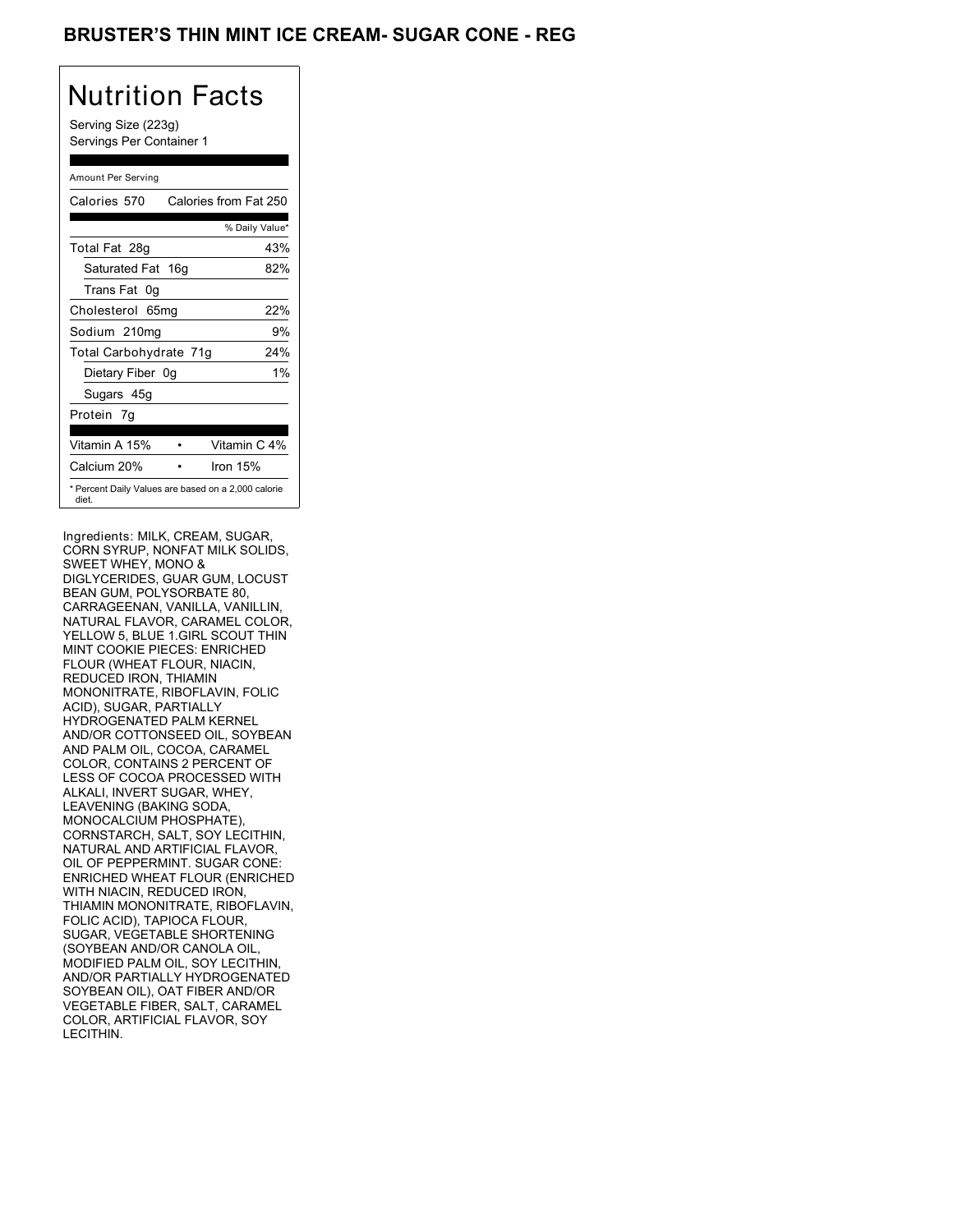## BRUSTER'S THIN MINT ICE CREAM- SUGAR CONE - LG

# Nutrition Facts

Serving Size (293g) Servings Per Container 1

### Amount Per Serving

| Calories 740           | Calories from Fat 340                               |
|------------------------|-----------------------------------------------------|
|                        | % Daily Value*                                      |
| Total Fat 37g          | 57%                                                 |
| Saturated Fat 22g      | 109%                                                |
| Trans Fat 0q           |                                                     |
| Cholesterol 90mg       | 29%                                                 |
| Sodium 270mg           | 11%                                                 |
| Total Carbohydrate 91g | 30%                                                 |
| Dietary Fiber 0g       | 2%                                                  |
| Sugars 59g             |                                                     |
| Protein 9q             |                                                     |
|                        |                                                     |
| Vitamin A 20%          | Vitamin C 6%                                        |
| Calcium 25%            | Iron $20%$                                          |
| diet.                  | * Percent Daily Values are based on a 2,000 calorie |

Ingredients: MILK, CREAM, SUGAR, CORN SYRUP, NONFAT MILK SOLIDS, SWEET WHEY, MONO & DIGLYCERIDES, GUAR GUM, LOCUST BEAN GUM, POLYSORBATE 80, CARRAGEENAN, VANILLA, VANILLIN, NATURAL FLAVOR, CARAMEL COLOR, YELLOW 5, BLUE 1.GIRL SCOUT THIN MINT COOKIE PIECES: ENRICHED FLOUR (WHEAT FLOUR, NIACIN, REDUCED IRON, THIAMIN MONONITRATE, RIBOFLAVIN, FOLIC ACID), SUGAR, PARTIALLY HYDROGENATED PALM KERNEL AND/OR COTTONSEED OIL, SOYBEAN AND PALM OIL, COCOA, CARAMEL COLOR, CONTAINS 2 PERCENT OF LESS OF COCOA PROCESSED WITH ALKALI, INVERT SUGAR, WHEY, LEAVENING (BAKING SODA, MONOCALCIUM PHOSPHATE), CORNSTARCH, SALT, SOY LECITHIN, NATURAL AND ARTIFICIAL FLAVOR, OIL OF PEPPERMINT. SUGAR CONE: ENRICHED WHEAT FLOUR (ENRICHED WITH NIACIN, REDUCED IRON, THIAMIN MONONITRATE, RIBOFLAVIN, FOLIC ACID), TAPIOCA FLOUR, SUGAR, VEGETABLE SHORTENING (SOYBEAN AND/OR CANOLA OIL, MODIFIED PALM OIL, SOY LECITHIN, AND/OR PARTIALLY HYDROGENATED SOYBEAN OIL), OAT FIBER AND/OR VEGETABLE FIBER, SALT, CARAMEL COLOR, ARTIFICIAL FLAVOR, SOY LECITHIN.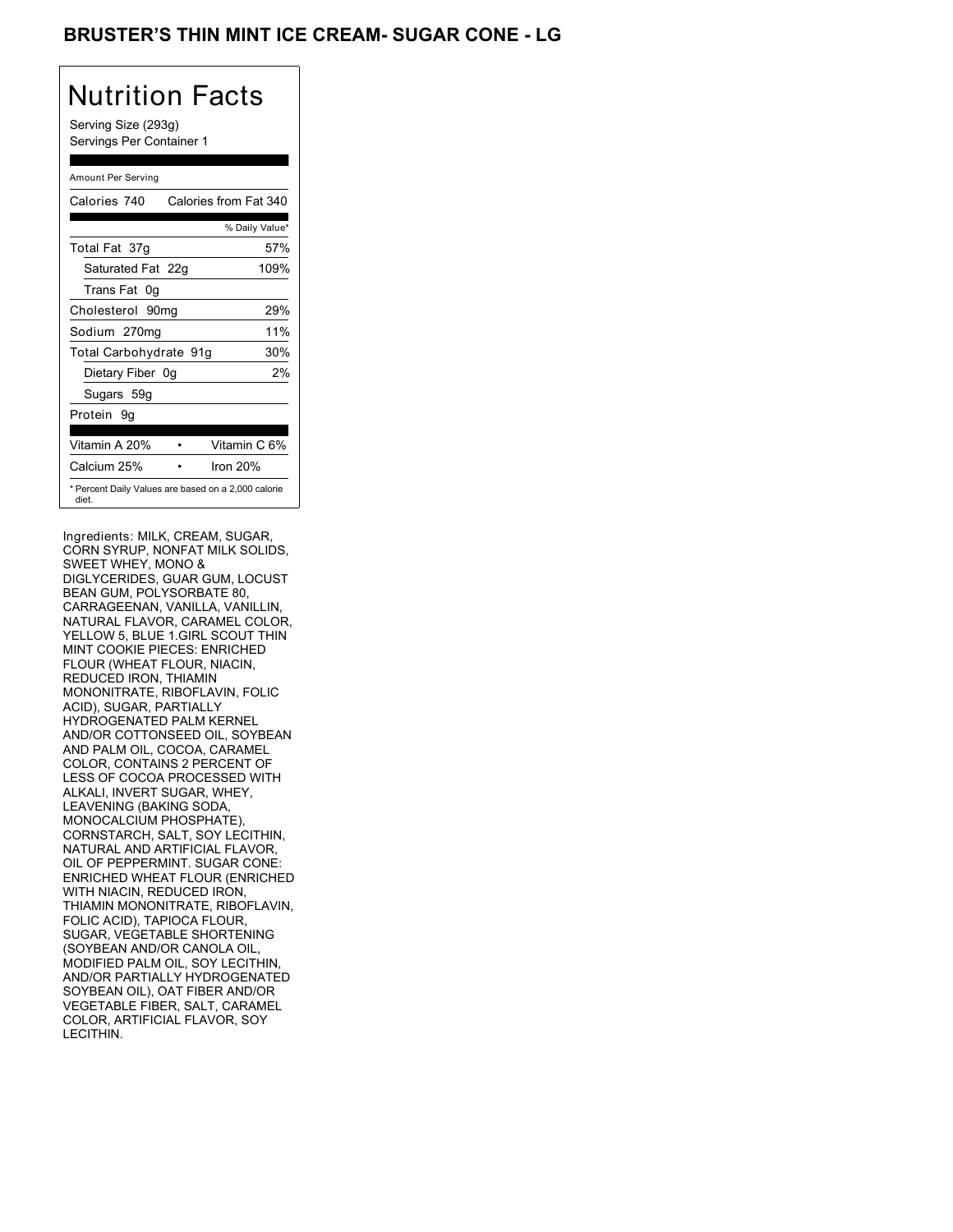## BRUSTER'S THIN MINT ICE CREAM- CAKE CONE - SM

## Nutrition Facts

Serving Size (146g) Servings Per Container 1

### Amount Per Serving

| Calories 360                                                 | Calories from Fat 170 |
|--------------------------------------------------------------|-----------------------|
|                                                              | % Daily Value*        |
| Total Fat 19g                                                | 29%                   |
| Saturated Fat 11g                                            | 55%                   |
| Trans Fat 0q                                                 |                       |
| Cholesterol 45mg                                             | 15%                   |
| Sodium 135mg                                                 | 6%                    |
| Total Carbohydrate 45g                                       | 15%                   |
| Dietary Fiber 0g                                             | $1\%$                 |
| Sugars 28g                                                   |                       |
| Protein 5q                                                   |                       |
| Vitamin A 10%                                                | Vitamin C 2%          |
| Calcium 15%                                                  | Iron 10%              |
| * Percent Daily Values are based on a 2,000 calorie<br>diet. |                       |

Ingredients: MILK, CREAM, SUGAR, CORN SYRUP, NONFAT MILK SOLIDS, SWEET WHEY, MONO & DIGLYCERIDES, GUAR GUM, LOCUST BEAN GUM, POLYSORBATE 80, CARRAGEENAN, VANILLA, VANILLIN, NATURAL FLAVOR, CARAMEL COLOR, YELLOW 5, BLUE 1.GIRL SCOUT THIN MINT COOKIE PIECES: ENRICHED FLOUR (WHEAT FLOUR, NIACIN, REDUCED IRON, THIAMIN MONONITRATE, RIBOFLAVIN, FOLIC ACID), SUGAR, PARTIALLY HYDROGENATED PALM KERNEL AND/OR COTTONSEED OIL, SOYBEAN AND PALM OIL, COCOA, CARAMEL COLOR, CONTAINS 2 PERCENT OF LESS OF COCOA PROCESSED WITH ALKALI, INVERT SUGAR, WHEY, LEAVENING (BAKING SODA, MONOCALCIUM PHOSPHATE), CORNSTARCH, SALT, SOY LECITHIN, NATURAL AND ARTIFICIAL FLAVOR, OIL OF PEPPERMINT. CAKE CONE: ENRICHED WHEAT FLOUR (ENRICHED WITH NIACIN, REDUCED IRON, THIAMIN MONONITRATE, RIBOFLAVIN, FOLIC ACID), TAPIOCA FLOUR, SUGAR, VEGETABLE OIL SHORTENING (SOYBEAN AND/OR CANOLA OIL, MODIFIED PALM OIL, SOY LECITHIN, AND/OR PARTIALLY HYDROGENATED SOYBEAN OIL), LEAVENING (SODIUM BICARBONATE, AMMONIUM BICARBONATE), SALT, NATURAL FLAVOR, ANNATTO (VEGETABLE COLOR).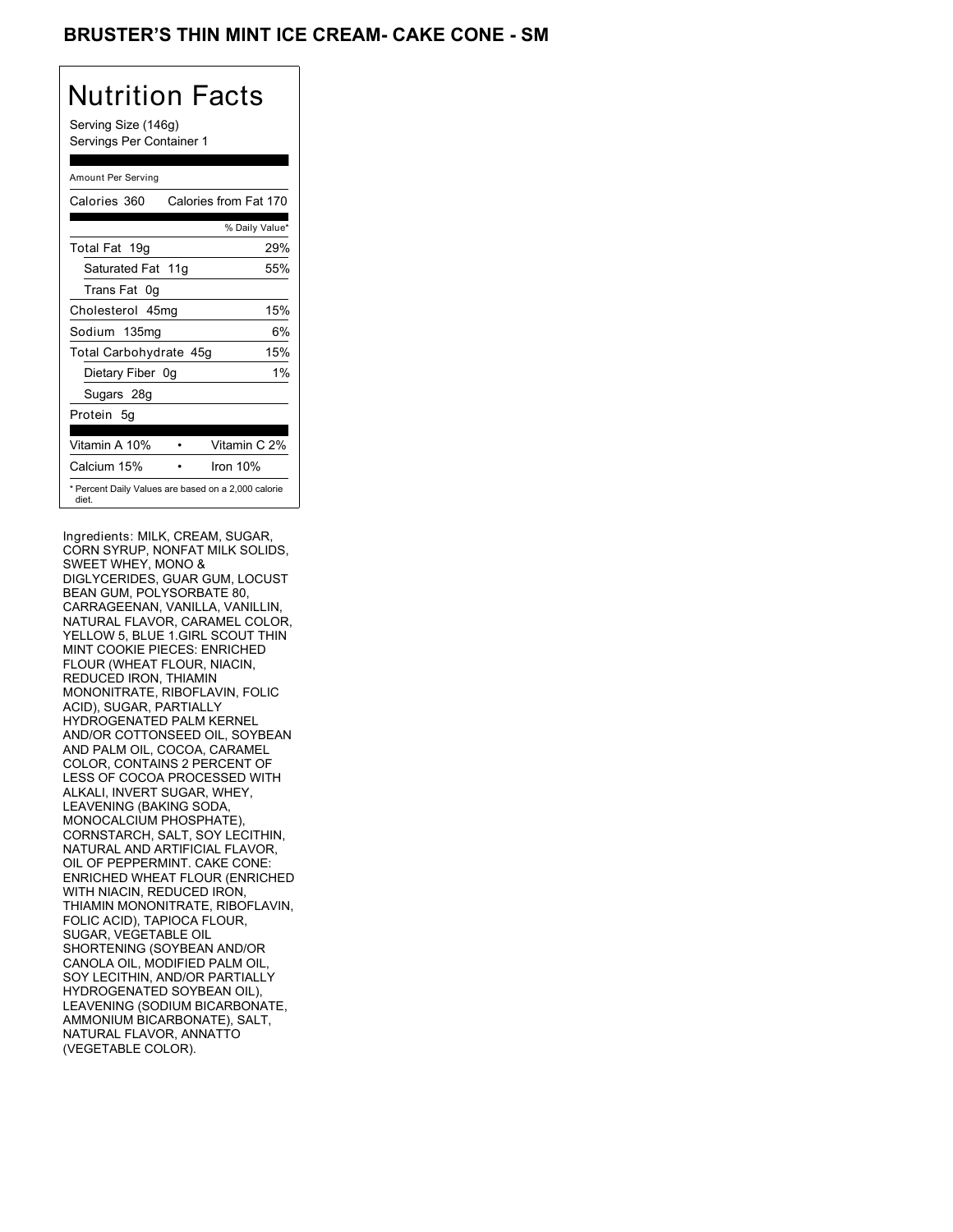## BRUSTER'S THIN MINT ICE CREAM- CAKE CONE - REG

# Nutrition Facts

Serving Size (216g) Servings Per Container 1

### Amount Per Serving

| Calories 540                                                 | Calories from Fat 250 |
|--------------------------------------------------------------|-----------------------|
|                                                              | % Daily Value*        |
| Total Fat 28g                                                | 43%                   |
| Saturated Fat 16g                                            | 82%                   |
| Trans Fat 0q                                                 |                       |
| Cholesterol 65mg                                             | 22%                   |
| Sodium 200mg                                                 | 8%                    |
| Total Carbohydrate 64g                                       | 21%                   |
| Dietary Fiber 0g                                             | $1\%$                 |
| Sugars 42g                                                   |                       |
| Protein 7q                                                   |                       |
| Vitamin A 15%                                                | Vitamin C 4%          |
| Calcium 20%                                                  | Iron $15%$            |
| * Percent Daily Values are based on a 2,000 calorie<br>diet. |                       |

Ingredients: MILK, CREAM, SUGAR, CORN SYRUP, NONFAT MILK SOLIDS, SWEET WHEY, MONO & DIGLYCERIDES, GUAR GUM, LOCUST BEAN GUM, POLYSORBATE 80, CARRAGEENAN, VANILLA, VANILLIN, NATURAL FLAVOR, CARAMEL COLOR, YELLOW 5, BLUE 1.GIRL SCOUT THIN MINT COOKIE PIECES: ENRICHED FLOUR (WHEAT FLOUR, NIACIN, REDUCED IRON, THIAMIN MONONITRATE, RIBOFLAVIN, FOLIC ACID), SUGAR, PARTIALLY HYDROGENATED PALM KERNEL AND/OR COTTONSEED OIL, SOYBEAN AND PALM OIL, COCOA, CARAMEL COLOR, CONTAINS 2 PERCENT OF LESS OF COCOA PROCESSED WITH ALKALI, INVERT SUGAR, WHEY, LEAVENING (BAKING SODA, MONOCALCIUM PHOSPHATE), CORNSTARCH, SALT, SOY LECITHIN, NATURAL AND ARTIFICIAL FLAVOR, OIL OF PEPPERMINT. CAKE CONE: ENRICHED WHEAT FLOUR (ENRICHED WITH NIACIN, REDUCED IRON, THIAMIN MONONITRATE, RIBOFLAVIN, FOLIC ACID), TAPIOCA FLOUR, SUGAR, VEGETABLE OIL SHORTENING (SOYBEAN AND/OR CANOLA OIL, MODIFIED PALM OIL, SOY LECITHIN, AND/OR PARTIALLY HYDROGENATED SOYBEAN OIL), LEAVENING (SODIUM BICARBONATE, AMMONIUM BICARBONATE), SALT, NATURAL FLAVOR, ANNATTO (VEGETABLE COLOR).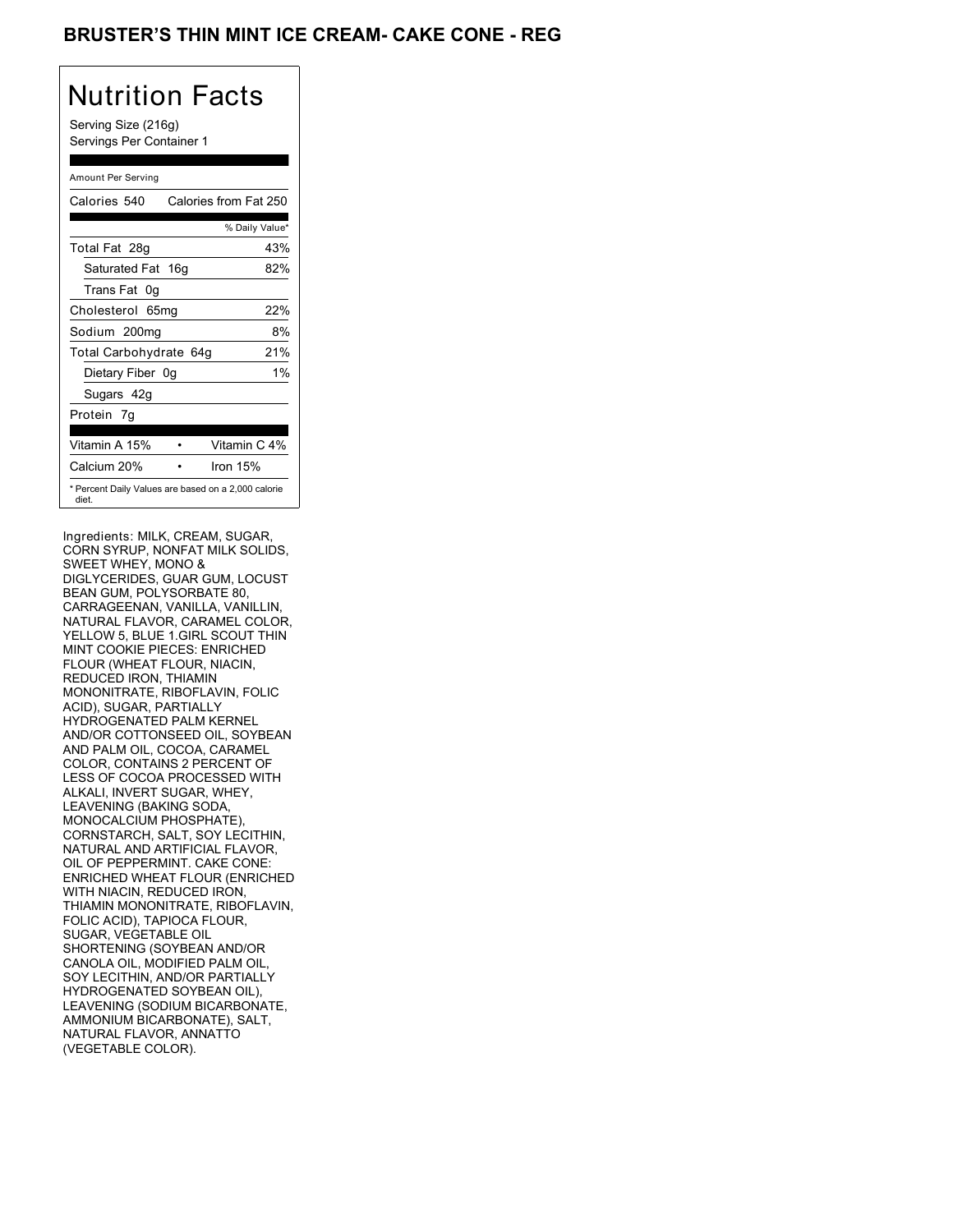## BRUSTER'S THIN MINT ICE CREAM- CAKE CONE - LG

## Nutrition Facts

Serving Size (286g) Servings Per Container 1

### Amount Per Serving

| Calories 710           | Calories from Fat 330                               |
|------------------------|-----------------------------------------------------|
|                        | % Daily Value*                                      |
| Total Fat 37g          | 57%                                                 |
| Saturated Fat 22g      | 109%                                                |
| Trans Fat 0g           |                                                     |
| Cholesterol 90mg       | 29%                                                 |
| Sodium 260mg           | 11%                                                 |
| Total Carbohydrate 84g | 28%                                                 |
| Dietary Fiber 0g       | 2%                                                  |
| Sugars 56g             |                                                     |
| Protein 9q             |                                                     |
|                        |                                                     |
| Vitamin A 20%          | Vitamin C 6%                                        |
| Calcium 25%            | Iron 20%                                            |
| diet.                  | * Percent Daily Values are based on a 2,000 calorie |

Ingredients: MILK, CREAM, SUGAR, CORN SYRUP, NONFAT MILK SOLIDS, SWEET WHEY, MONO & DIGLYCERIDES, GUAR GUM, LOCUST BEAN GUM, POLYSORBATE 80, CARRAGEENAN, VANILLA, VANILLIN, NATURAL FLAVOR, CARAMEL COLOR, YELLOW 5, BLUE 1.GIRL SCOUT THIN MINT COOKIE PIECES: ENRICHED FLOUR (WHEAT FLOUR, NIACIN, REDUCED IRON, THIAMIN MONONITRATE, RIBOFLAVIN, FOLIC ACID), SUGAR, PARTIALLY HYDROGENATED PALM KERNEL AND/OR COTTONSEED OIL, SOYBEAN AND PALM OIL, COCOA, CARAMEL COLOR, CONTAINS 2 PERCENT OF LESS OF COCOA PROCESSED WITH ALKALI, INVERT SUGAR, WHEY, LEAVENING (BAKING SODA, MONOCALCIUM PHOSPHATE), CORNSTARCH, SALT, SOY LECITHIN, NATURAL AND ARTIFICIAL FLAVOR, OIL OF PEPPERMINT. CAKE CONE: ENRICHED WHEAT FLOUR (ENRICHED WITH NIACIN, REDUCED IRON, THIAMIN MONONITRATE, RIBOFLAVIN, FOLIC ACID), TAPIOCA FLOUR, SUGAR, VEGETABLE OIL SHORTENING (SOYBEAN AND/OR CANOLA OIL, MODIFIED PALM OIL, SOY LECITHIN, AND/OR PARTIALLY HYDROGENATED SOYBEAN OIL), LEAVENING (SODIUM BICARBONATE, AMMONIUM BICARBONATE), SALT, NATURAL FLAVOR, ANNATTO (VEGETABLE COLOR).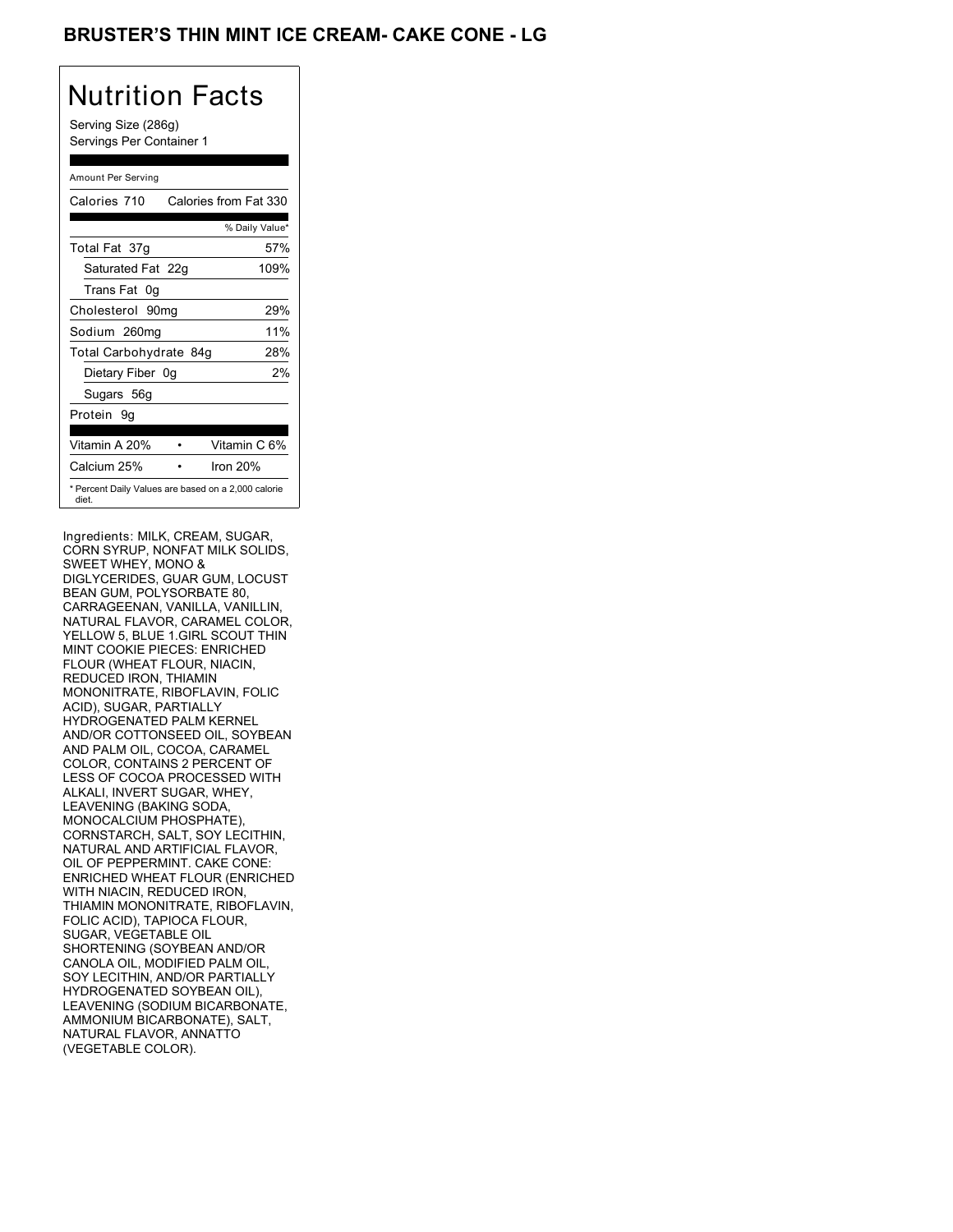## BRUSTER'S THIN MINT ICE CREAM- WAFFLE CONE - SM

## Nutrition Facts

Serving Size (170g) Servings Per Container 1

### Amount Per Serving

| Calories 470                                                 | Calories from Fat 200 |
|--------------------------------------------------------------|-----------------------|
|                                                              | % Daily Value*        |
| Total Fat 22g                                                | 33%                   |
| Saturated Fat 12g                                            | 59%                   |
| Trans Fat 0q                                                 |                       |
| Cholesterol 50mg                                             | 17%                   |
| Sodium 125mg                                                 | 5%                    |
| Total Carbohydrate 62g                                       | 21%                   |
| Dietary Fiber 0g                                             | $1\%$                 |
| Sugars 38g                                                   |                       |
| Protein 6q                                                   |                       |
| Vitamin A 10%                                                | Vitamin C 2%          |
| Calcium 15%                                                  | Iron 10%              |
| * Percent Daily Values are based on a 2,000 calorie<br>diet. |                       |

Ingredients: MILK, CREAM, SUGAR, CORN SYRUP, NONFAT MILK SOLIDS, SWEET WHEY, MONO & DIGLYCERIDES, GUAR GUM, LOCUST BEAN GUM, POLYSORBATE 80, CARRAGEENAN, VANILLA, VANILLIN, NATURAL FLAVOR, CARAMEL COLOR, YELLOW 5, BLUE 1.GIRL SCOUT THIN MINT COOKIE PIECES: ENRICHED FLOUR (WHEAT FLOUR, NIACIN, REDUCED IRON, THIAMIN MONONITRATE, RIBOFLAVIN, FOLIC ACID), SUGAR, PARTIALLY HYDROGENATED PALM KERNEL AND/OR COTTONSEED OIL, SOYBEAN AND PALM OIL, COCOA, CARAMEL COLOR, CONTAINS 2 PERCENT OF LESS OF COCOA PROCESSED WITH ALKALI, INVERT SUGAR, WHEY, LEAVENING (BAKING SODA, MONOCALCIUM PHOSPHATE), CORNSTARCH, SALT, SOY LECITHIN, NATURAL AND ARTIFICIAL FLAVOR, OIL OF PEPPERMINT. WAFFLE CONE: ENRICHED BLEACHED WHEAT FLOUR (ENRICHED WITH NIACIN, REDUCED IRON, THIAMIN MONONITRATE, RIBOFLAVIN, FOLIC ACID), SUGAR, VEGETABLE SHORTENING (PARTIALLY HYDROGENATED SOYBEAN AND COTTONSEED OILS), WHOLE EGG, ARTIFICIAL FLAVOR (INCLUDING MALTODEXTRIN, MODIFIED CORNSTARCH, BUTTER, BUTTERMILK), DEXTROSE, SOY LECITHIN, ARTIFICIAL VANILLA FLAVOR.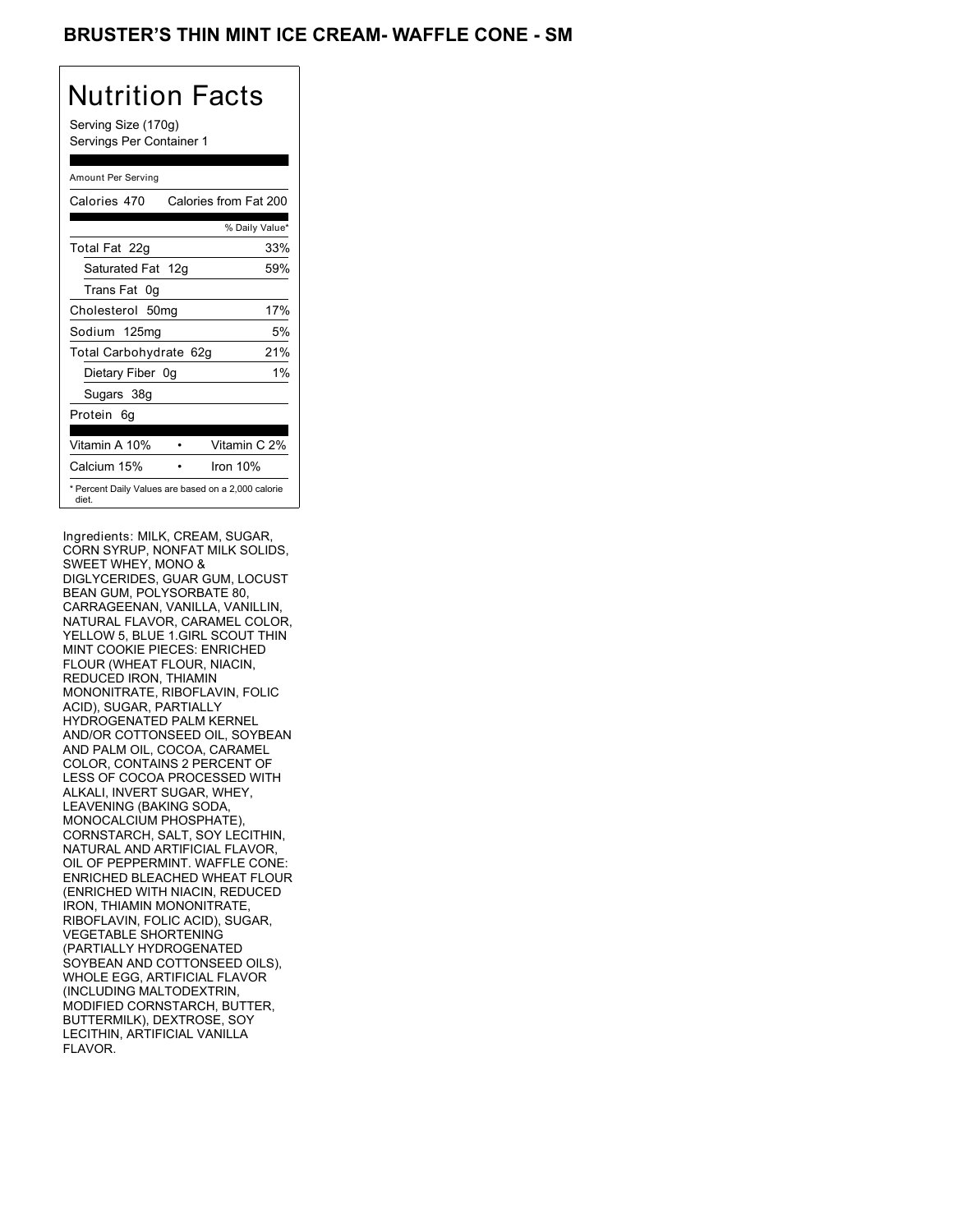## BRUSTER'S THIN MINT ICE CREAM- WAFFLE CONE - REG

## Nutrition Facts

Serving Size (240g) Servings Per Container 1

### Amount Per Serving

| Calories 640           | Calories from Fat 280                               |
|------------------------|-----------------------------------------------------|
|                        | % Daily Value*                                      |
| Total Fat 31g          | 48%                                                 |
| Saturated Fat 17g      | 86%                                                 |
| Trans Fat 0g           |                                                     |
| Cholesterol 75mg       | 25%                                                 |
| Sodium 190mg           | 8%                                                  |
| Total Carbohydrate 82g | 27%                                                 |
| Dietary Fiber 0g       | $1\%$                                               |
| Sugars 53g             |                                                     |
| Protein 8q             |                                                     |
| Vitamin A 15%          | Vitamin C 4%                                        |
| Calcium 20%            | Iron 15%                                            |
| diet.                  | * Percent Daily Values are based on a 2,000 calorie |

Ingredients: MILK, CREAM, SUGAR, CORN SYRUP, NONFAT MILK SOLIDS, SWEET WHEY, MONO & DIGLYCERIDES, GUAR GUM, LOCUST BEAN GUM, POLYSORBATE 80, CARRAGEENAN, VANILLA, VANILLIN, NATURAL FLAVOR, CARAMEL COLOR, YELLOW 5, BLUE 1.GIRL SCOUT THIN MINT COOKIE PIECES: ENRICHED FLOUR (WHEAT FLOUR, NIACIN, REDUCED IRON, THIAMIN MONONITRATE, RIBOFLAVIN, FOLIC ACID), SUGAR, PARTIALLY HYDROGENATED PALM KERNEL AND/OR COTTONSEED OIL, SOYBEAN AND PALM OIL, COCOA, CARAMEL COLOR, CONTAINS 2 PERCENT OF LESS OF COCOA PROCESSED WITH ALKALI, INVERT SUGAR, WHEY, LEAVENING (BAKING SODA, MONOCALCIUM PHOSPHATE), CORNSTARCH, SALT, SOY LECITHIN, NATURAL AND ARTIFICIAL FLAVOR, OIL OF PEPPERMINT. WAFFLE CONE: ENRICHED BLEACHED WHEAT FLOUR (ENRICHED WITH NIACIN, REDUCED IRON, THIAMIN MONONITRATE, RIBOFLAVIN, FOLIC ACID), SUGAR, VEGETABLE SHORTENING (PARTIALLY HYDROGENATED SOYBEAN AND COTTONSEED OILS), WHOLE EGG, ARTIFICIAL FLAVOR (INCLUDING MALTODEXTRIN, MODIFIED CORNSTARCH, BUTTER, BUTTERMILK), DEXTROSE, SOY LECITHIN, ARTIFICIAL VANILLA FLAVOR.